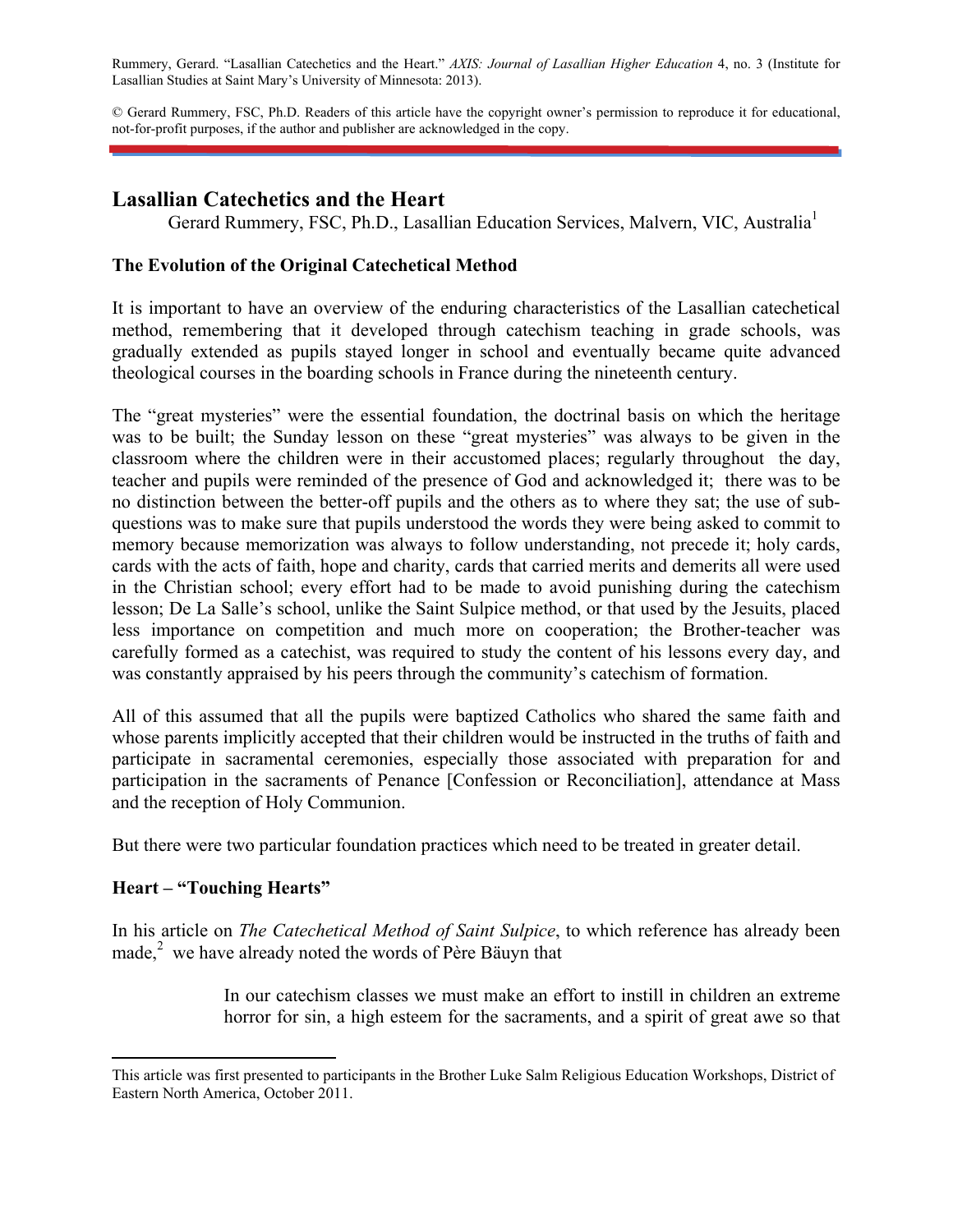they will approach them rightly disposed. There should not be any satisfaction taken in instructing them in the things absolutely necessary for salvation. One should do all that one can to touch their hearts, make them achieve a thorough change, uproot their bad habits, and help them make good confessions.

Commenting on these words, Joseph Colomb remarks that "**teaching** [emphasis added] the heart is indisputably the essential purpose. $13$ 

Notice that although Bäuyn uses the expression *touching hearts*, Colomb uses the verb *teaching*, and then goes on to comment that "In a word, it is necessary to begin by **winning** [emphasis added] hearts, and then all is won."<sup>4</sup>

The focus of spirituality in seventeenth-century France was on the *heart,* as a contemporary of De La Salle, Saint Jean Eudes writes:

> It signifies this material and bodily hear . . . (it) is used in sacred scripture to signify the memory . . . it denotes the understanding used for meditation . . . it signifies the free will of the superior and reasonable part of the soul . . . it signifies the highest part of the soul which the theologians call the point of the spirit . . . At times it signifies the whole interior of man . . . It means the divine Spirit, the heart of the Father and the Son . . . The Son of God is called the heart of the eternal Father in the sacred scriptures.<sup>5</sup>

**Teaching the heart**, then, was to appeal *to memory, to understanding, to free will, to the higher part of the soul* . . . *to the point of the spirit . . . to the divine Spirit.* The act of teaching in itself certainly did not necessarily guarantee that the 'heart' was 'touched' or 'won.' But the very act of so **teaching**, at least provided the opportunity for the grace of God to work, and for De La Salle, the daily task of the teacher was to be the 'instrument' of God's grace by being like the angels ascending and descending Jacob's ladder, as he remarks,

> You must do the same for the children entrusted to your care. It is your duty to go up to God every day by interior prayer to learn from Him all that you must teach your children, and then come down to them by adapting to their level and so to teach them what God has communicated to you for them.<sup> $6$ </sup>

There are many more direct references from De La Salle's writings which could be cited but here is an important one which, once again, highlights the importance of the dedication of the person who wishes to catechize:

> You too can perform several miracles with regard to yourself and to your employment. As regards yourself, by entire fidelity to grace not allowing any inspiration to pass without corresponding there-to fully. As regards your employment, by touching the hearts of the children entrusted 'to your care' by rendering your children obedient to, and faithful in the practice of the maxims of the Gospel.<sup>7</sup>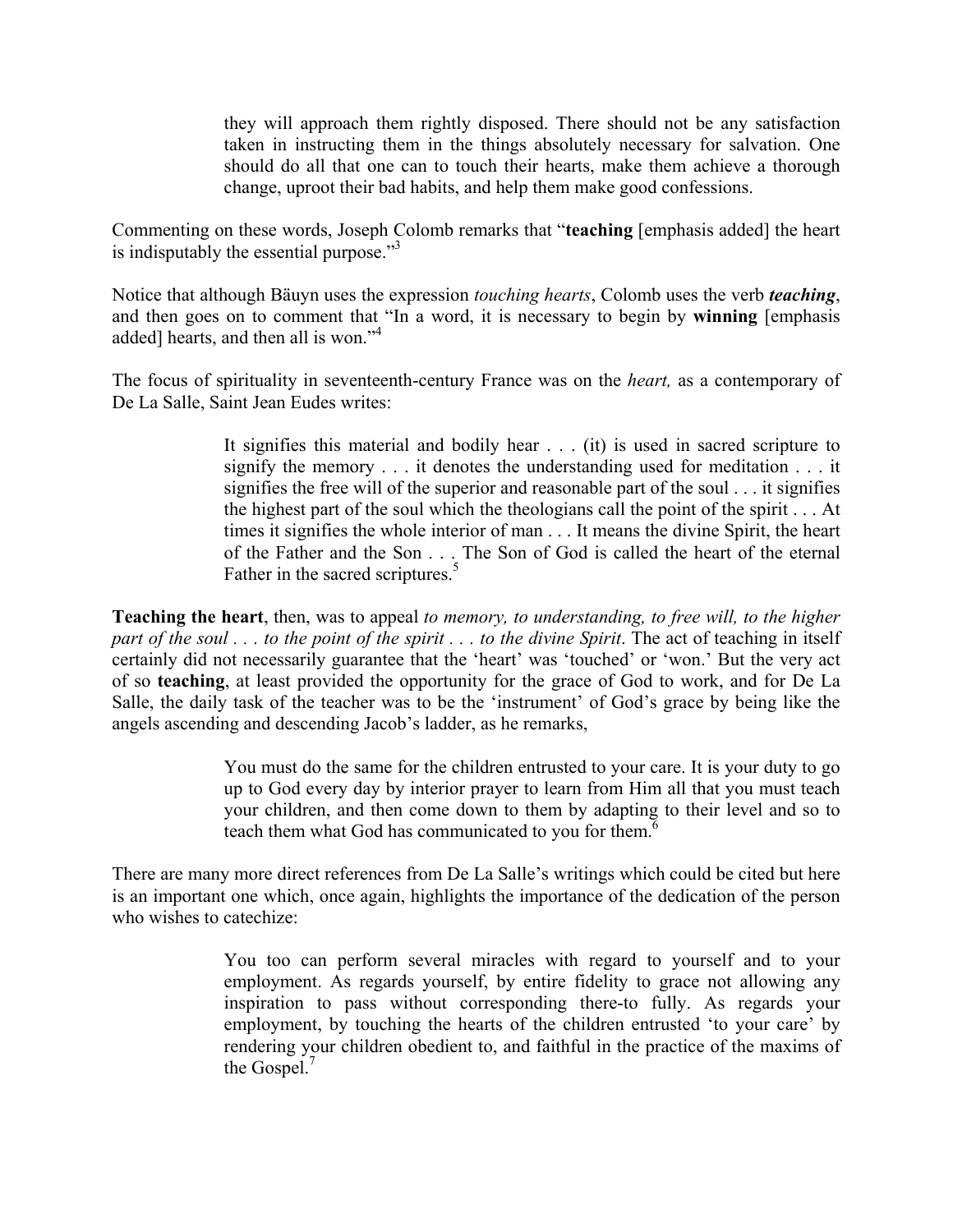The expression "to touch hearts," therefore, is not peculiar to Saint John Baptist de La Salle, but as Jacques Goussin points out, the word itself has a wide range of meanings, according to the context in which it is used:

> To touch in the most expressive meaning of the word does not only signify "to reach," "to graze," "to make contact," but "to penetrate" in accordance with its use when dealing with weapons, hence the power of the figure of speech when one refers to the moral sphere. As for the word "heart," it stands for what is most intimate, most deep and most personal in man, especially in whatever concerns the will: the intention, the resolution and the going into action*.* 8

De La Salle's writings for the Brothers, especially his *Meditations*, leaves us in no doubt about how he saw the importance of 'touching hearts' as Goussin's complete text shows us:

> St. John Baptist de La Salle uses the expression "to touch hearts" 25 times. On another twelve occasions he uses expressions where only the verb "to touch" figures with an identical meaning. We note that it is always in an important context related to the finality of the Institute and the Lasallian charism: 'Your employment would be of little use if it did not aim at the salvation of souls. Does your zeal for the poor make you look for means as efficacious as those used by St. Ignatius? The more you will apply yourself to meditation for the good of the souls entrusted to you, the more will God make it easy for you to touch hearts.<sup>9</sup>

The different verbs used by De La Salle in relation to "heart" are perhaps an unconscious appreciation of the different pastoral situations that the catechist can encounter. We have already noted "touch" and "win" but you can also find "*you are obliged to* '**insinuate**' *his love into the hearts of those whom you instruct*" (Meditation 39.1) and "You should apply yourself with the greatest care to **imprint** [God's] holy love on the hearts of those you instruct" (Meditation 102.2).

A second original practice of the Lasallian heritage that aimed specifically at "touching hearts" was the development of the daily Reflection.

# **The Reflection**<sup>10</sup>

The Reflection became an integral part of the daily program of the Christian schools founded by John Baptist de La Salle. We need to recall that in the first schools the Brother spoke rarely, indeed on only three occasions, as the following citations reveal: "This is why they will speak aloud only on three occasions: first, when he has to correct a pupil because none of the pupils can do so; second, when he teaches catechism; third, during the reflections and examinations of conscience."

This text, which does not appear in the *Rule of 1705*, finds its place in the *Rule of 1718* along with other aspects transposed from the *Conduct of Schools:* "This is why they will speak only on three occasions . . . 3) in the Reflections which every Brother should make during the prayers, morning and evening, and then they will speak only in a moderate tone."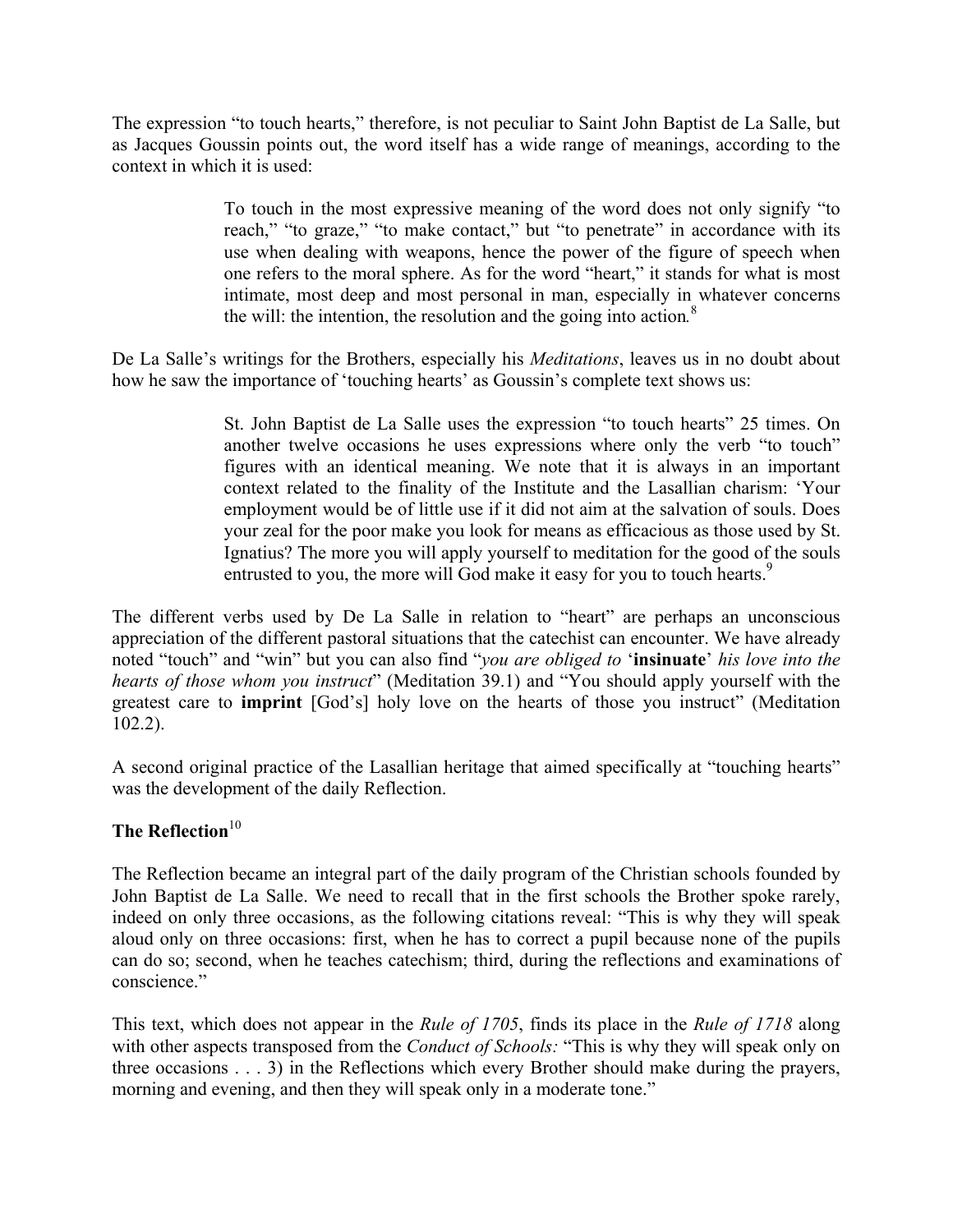This, then, was one of the few moments when the usually silent Brother, directing the multiple activities that were inherent in the simultaneous system of teaching, spoke directly to his pupils in a way which showed his concern for them and for their lives. The earliest reference is to be found in the text of the *Religious Instructions and Exercises of Piety for the Christian Schools:* 

> He who begins the prayers, reads every day the five points of the following reflections, and after reading them, repeats the points to be explained by the Teacher for this day. When there are five school days in the week, he repeats the first point on the first day, the second point on the second day and so on for the others. When there were only four school days, he begins by repeating the second point, and when there are only three school days in the week, he does not repeat the first two points but begins with the third.<sup>11</sup>

The five reflections themselves are preceded by the following general remark which reminds us of the same concern in the *Method of Saint Sulpice*: "To place ourselves in a frame of mind not to fall into any sin today, we must make some reflections and good resolutions."

Here are the texts of the five reflections, read aloud each day by the prayer reader, and then followed immediately by a reading of the particular reflection for that day:

- 1. We must consider that this day has been given to us only to work for our salvation.
- 2. We must realize that perhaps this day will be the last day of our lives.
- 3. We must make a firm resolution to use this day to serve God well so that we can gain eternal life.
- 4. We must be prepared to die rather than offend God today through sin.
- 5. We must think about the faults that we most usually commit, foresee the occasions that make us fall into them, and seek the means of avoiding them.

There are explicit references to the practice of the reflection in other writings which we can attribute to John Baptist de La Salle, e.g. the *Conduct of Schools* and the *Rule of 1718*. In the *Conduct of Schools* there are three references where the practice is explained in terms similar to the already quoted reference to *The Exercises of Piety:* 

- 1. There are five reflections in the morning prayer for the five days of the week. They will be read every day, making a slight pause between each one. The pupil who recites the prayer, after reading them all, repeats the one to which particular attention is to be given on that day. Then there will be a pause for about the space of a Miserere [ed. 3 minutes] during which the teacher will offer a short reflection on the topic, adapted to their understanding.
- 2. The five reflections are thus repeated in order and each one serves as a subject for exhortation, one following the other, on each of the five days on which school is held.
- 3. If there is a feast in the week on Monday, Tuesday or Wednesday, on the two days on which school is held, the teacher will speak on the subject of the first two reflections and on the Thursday, the third topic. If the feast is on Friday or Saturday, the teacher will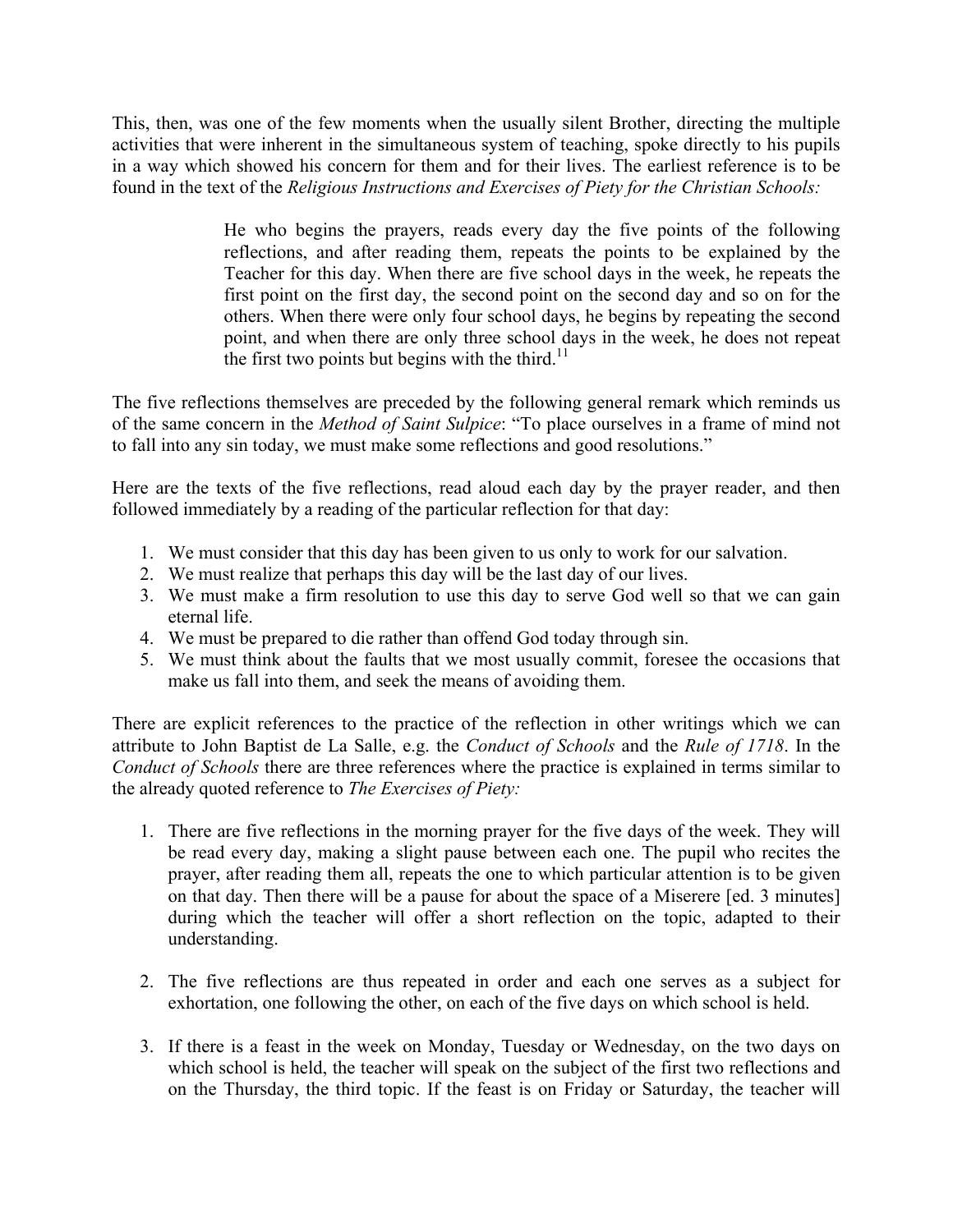speak on the subject of the fourth reflection on Thursday, and, on whatever day there is no feast, on the fifth topic. If there are two feasts in the week, he will for that reason not make the first reflection, and if there are three feasts, he will omit the first two reflections. $^{12}$ 

Perhaps it is not easy for us in the twenty-first century to accept that the topics of these five reflections were given to the first pupils without variation throughout the entire school year unless we consider that life expectancy in seventeenth-century France was subject to many uncertainties. There were the many lives lost in the wars pursued by Louis XIV as young men were pressed into military service; there were the crop failures that led people usually to seek refuge in the cities and towns; there were the severe winters, such as those of 1683-4 and especially 1709-10 when it is estimated that in a population of 19 million, close to three million people died. Life expectancy was low, so that the shortness of life and the immediacy of death were only too familiar.

These original five reflections (dating from 1702 in the earliest Archive edition) may surprise us by their tinge of moral pessimism, tending towards the Jansenism against which De La Salle was always opposed. Modern scholarship has indeed shown that these five topics were not original to De La Salle, but bear a very strong resemblance to passages found in the *Catéchisme de Montpellier* (1702) attributed to Charles-Joachim Colbert,<sup>13</sup> a catechism later considered by the Institute to be Jansenist in its general tone. Certainly, the original language of this text, compared with that from Lasallian sources, leaves little doubt that they are variations of the same text, possibly both drawn from a common original source.

What is clear, however, was the intention of helping the pupils to reflect on their own lives so that they could take some kind of resolution about improving some aspect that was not going well.

#### **Reflection and Examen**

It is clear in De La Salle's mind that there is an important link between the reflections which follow the morning prayer and the examination of conscience which was an integral part of the afternoon prayers, before the dismissal of the classes. Writing of this *examen,* De La Salle says, "This examination of conscience is divided into four parts, and each part or article into five points."<sup>14</sup>

There is, however, meant to be an integral link with the same points as those for the reflections which follow the morning prayer, as the text clearly indicates: "As regards the five points of the article to be read during the week, the same order and the same practices as indicated with regard to the five reflections for morning prayer, are to be kept."<sup>15</sup>

It is not easy to make a close connection between the articles of the afternoon *examen* and the five reflections of the morning, except in the most general terms. The afternoon *examen* concentrates on the kind of faults into which children are most likely to fall by neglect of their ordinary duties to parents, teachers or to one another, and differs substantially with the preparation for the Sacrament of Penance.16 Perhaps the general relationship is that the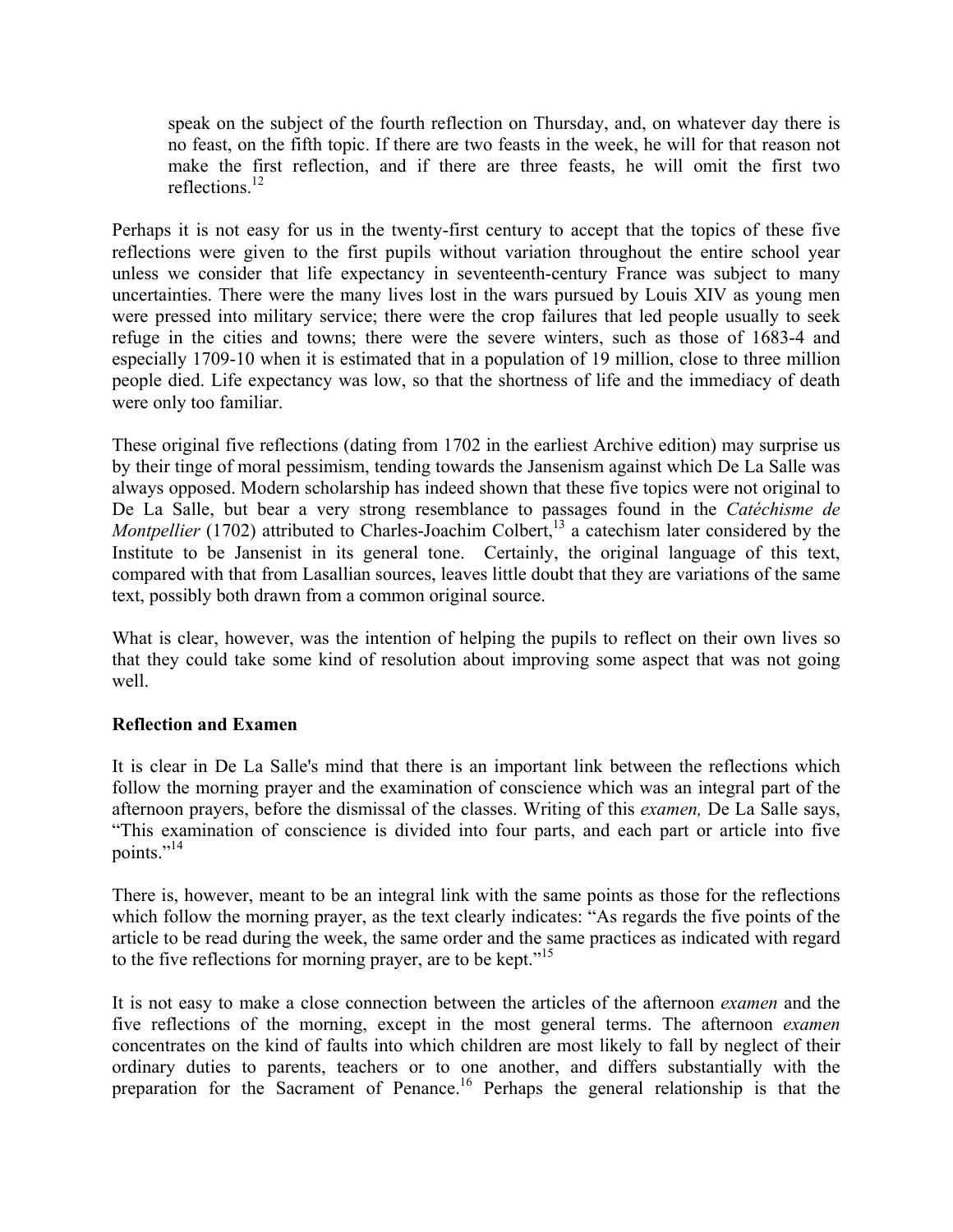experienced teacher could bring the general points of the original reflections to bear upon a particular, practical focus in the life of the child at school, as for example a vice to be avoided, a virtue to be practiced. Another possibility is that the teacher, who had spent the whole day with the same children, could remind his pupils during the afternoon prayers of the particular point of reflection which he had given them in the morning, so as to help them renew their intention of improving the situation on which they had reflected.

## **Relationship to Other Emphases of De La Salle's Writing and Practices**

Although there seems to be only one explicit reference to the reflection as such in De La Salle's *Meditations*, there is a strong inner coherence between the content and daily frequency of the reflection and other emphases to be found in De La Salle's writings and school practices. The content of the original five reflections is a reminder of his concern for the salvation of children. Prolonged reflections on the need to work for salvation, on the shortness of life and the unexpectedness of death, the importance of serving God and not offending him, the cultivation of greater awareness of the common ways of offending against God's law, are all reminders of De La Salle's insistence in the *Rule of 1705* of how difficult it is to repair the habitual faults of the young at a later age. Among the many references which could be cited in this regard, the most appropriate would be articles 3, 4 and 6 of the *Rule of 1705*: 17

> The end of this Institute is to give a Christian education to children and it is for this purpose that schools are maintained where teachers, having these children under their care from morning until evening, can teach them to lead good lives by instructing them in the mysteries of our holy religion, by inspiring them with Christian maxims, and so offer them a suitable education.  $(3)$ ... It is necessary that there be persons who substitute for the fathers and mothers in order to instruct these children as they need to be in the mysteries of religion and in the principles of a Christian life. (4) . . . As the principal fruit to be expected from the institution of the Christian schools is to forestall these disorders [idleness and bad companions] and prevent their evil consequences, it is easy to judge their importance and their necessity. (6)

De La Salle's insistence on the importance of teaching children the *maxims of the Gospel* can be found in many of his writings. We have already noted the third point of the Meditation 91, for the end of the year, for example, which raises a number of points with regard to the duty of the teacher towards his pupils, reminding us of aspects of the reflection, to which he explicitly refers: "All these ways of instructing them should often have been the subject of your reflections and you should have studied to succeed in doing this."

There is also an important connection between the subject matter of the reflection and De La Salle's insistence on "touching hearts." If the teacher is to be restrained in his speaking with his pupils it is so that when he does speak, he will be listened to more attentively. The emphasis on careful preparation of the reflection suggests that it was to be one of the important moments of the day when "heart spoke to hearts."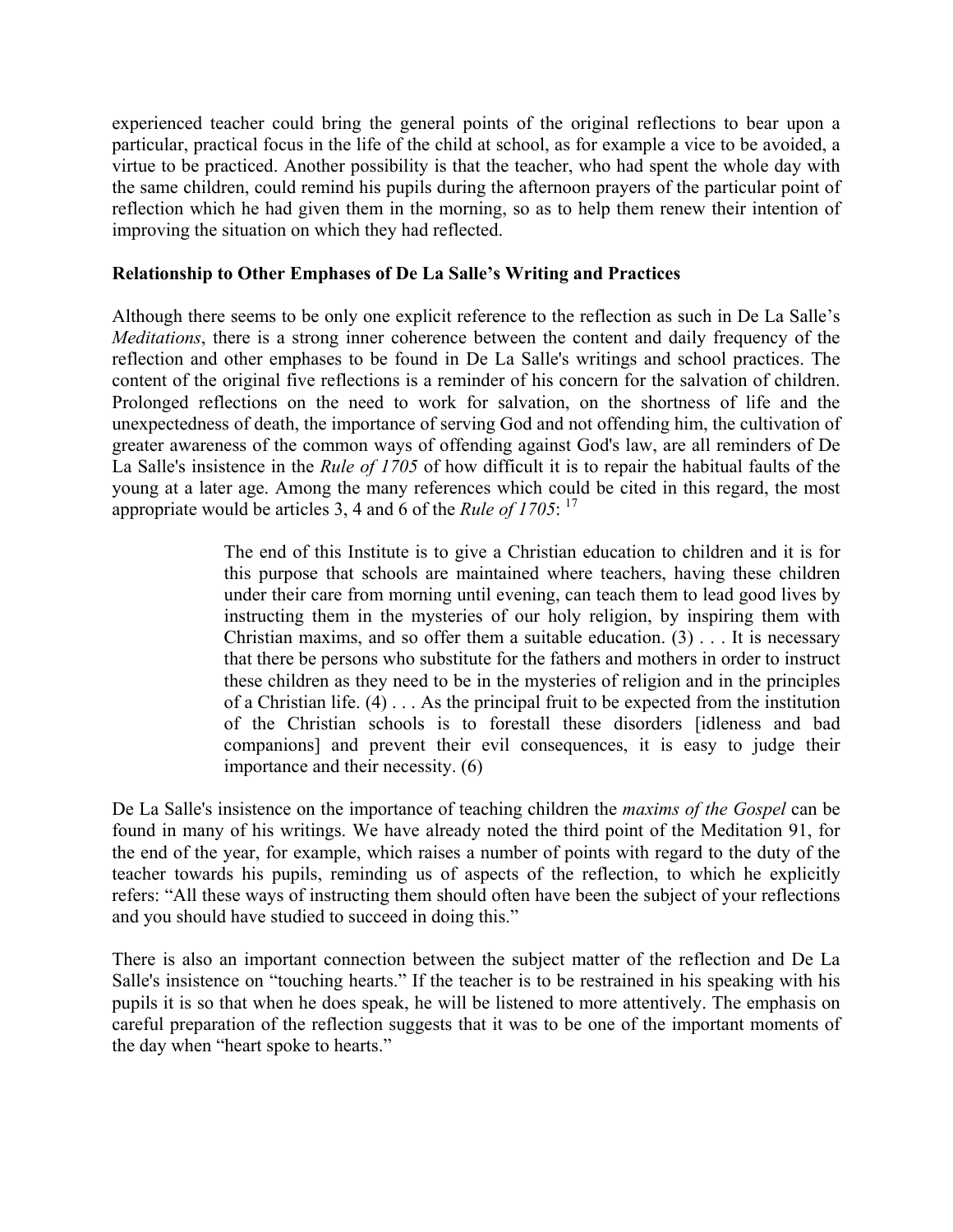This sensitivity to the quality of what we would call today the relationship with the pupils is found in a reference to a special feature of the catechism lessons for Sundays and feasts:

> On Sundays and holy days, when the Catechism lasts three times as long as on the other days, he will always choose some story that the pupils will enjoy and tell it to them in a way that will please them and renew their attention. He will tell it to them with details that will prevent them from becoming bored.<sup>18</sup>

This seems to be a natural corollary with that special relationship of speaking from the heart in faith which marked the reflection.

#### **Development of the Tradition in the Institute**

The reflection is one of those foundational Lasallian practices which was expanded from its original form during the development of the Institute. Some of the main lines of this development can be suggested, even though there are significant gaps in the documentation available to follow its development in every detail.

The original form and content of the five reflections must have become irksome as the schools kept children for a much longer period of time. While it is true that the truths contained in the original reflections are in themselves perennial, nevertheless the coming of the boarding schools in the eighteenth century and the development of many secondary schools in the nineteenth century must have pushed the Brothers to allow their tradition to evolve beyond the original limits of content.

There is already some hint of this when the Chapter of 1787, for example, recognizes that the Brothers are bound to teach the catechism of the diocese in which they are working and follow the prayers prescribed by this catechism, but at the same time insists on maintaining the reflection: "The prayers of the diocese where the Brothers are established will be recited instead of those ordinarily recited in the schools, but without cutting out the morning reflections and the evening examination of conscience."<sup>19</sup>

The first reference to an enlarged sequence of reflections appears to be in the revised edition of the *Conduite des Ecoles* for 1838 which states:

> The book of the Exercises of Piety in use in the Christian schools contains a sequence of reflections [sic] on the principal duties of a Christian. They are divided into five articles which serve as the topic for exhortations for a month. Each article contains five reflections, one for each school day of the week.<sup>20</sup>

However, the *Exercices de Piété* printed in Rouen as a supplement to the *Duties of a Christian* in 1845, does not contain the newer form found in the edition cited above. From the text which follows, however, it seems likely that an enlarged series was already in general usage by 1838. Here follows the full text of the relevant section.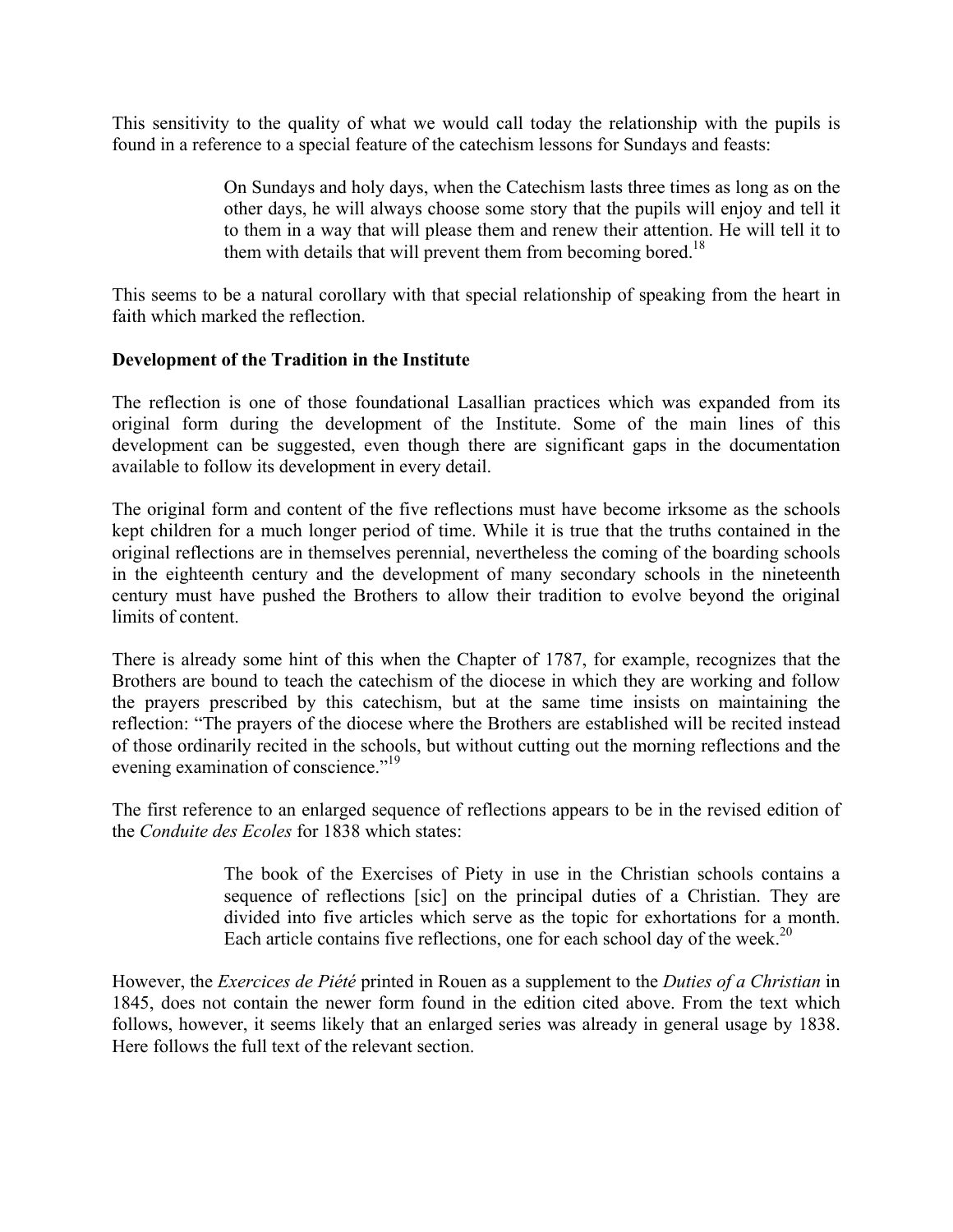#### ARTICLE II.

Concerning the Reflections in the morning prayer & the examens of the evening. The book of the Exercises of Piety in use in the Christian Schools contains a sequence of reflections on the principal duties of a Christian. They are divided into five articles so as to serve as topics for exhortations for a month. Each article contains five reflections, one for each school day of the week. Every day at the morning prayer, the reflection corresponding to the day will be read, and the teacher will explain it during the time needed for a good **Miserere,** making the children aware of their obligations in this matter and suggesting the means and resolutions which they should take to carry out these duties faithfully. There are also for the evening an equal number of articles and reflections which should be read in the same manner. They have a certain resemblance to the corresponding ones of the morning, so that they can serve as a subject of examination on the way the day has been spent, and the accomplishment of the resolutions taken in this regard during the morning. In this way, during each month the children will have their principal duties presented to them, as well as the most usual faults common to their age-group. This can be of great benefit to them, especially if it leads them to develop the good habit of foreseeing each morning the faults they are most likely to commit during the day, and to examine themselves in the evening on the resolutions they had taken. It is in these short exhortations that a teacher, who appreciates the incalculable value of a soul, should show his zeal for winning to God those who are confided to him. He will, then, be careful always to prepare what he has to say, so that being convinced of it himself, he can state it with more conviction and in a more persuasive manner.<sup>21</sup>

The evolution, not only in the number of topics for consideration, but in the broader view of the Christian life is quite striking. This would appear to be a development, very much in harmony with the continual updating of the *Conduite des Ecoles* as the Brothers saw the need for new or changed emphases. In the series for the five weeks it is worth noting that there are only three topics assigned for the 5th week, giving some 23 topics for each month.

#### **The Reflection in General Chapters and Circulars**

Besides the General Chapter referred to earlier, other General Chapters have referred to the practice of the Reflection and encouraged the Brothers to maintain it. Thus, the General Chapter of 1853 (Resolution XII), specifies that "school will end in the morning at 10.50 with the recitation of a decade of the Rosary. This decade will be followed by the Reflection after which a Pater and Ave will be said." The General Chapter of 1884, reflecting the growing lack of uniformity possible in the then growing international Institute, makes the following remark:

> Reflections vary according to circumstances. When feast-days are approaching, the teacher will speak of the aspects relating to the feast, such as the ceremonies to take place, attendance, processions and any special matters relating to the feast. On Confession days, there will be consideration of the dispositions necessary for the sacrament of penance. On Communion days, the teacher will give a reminder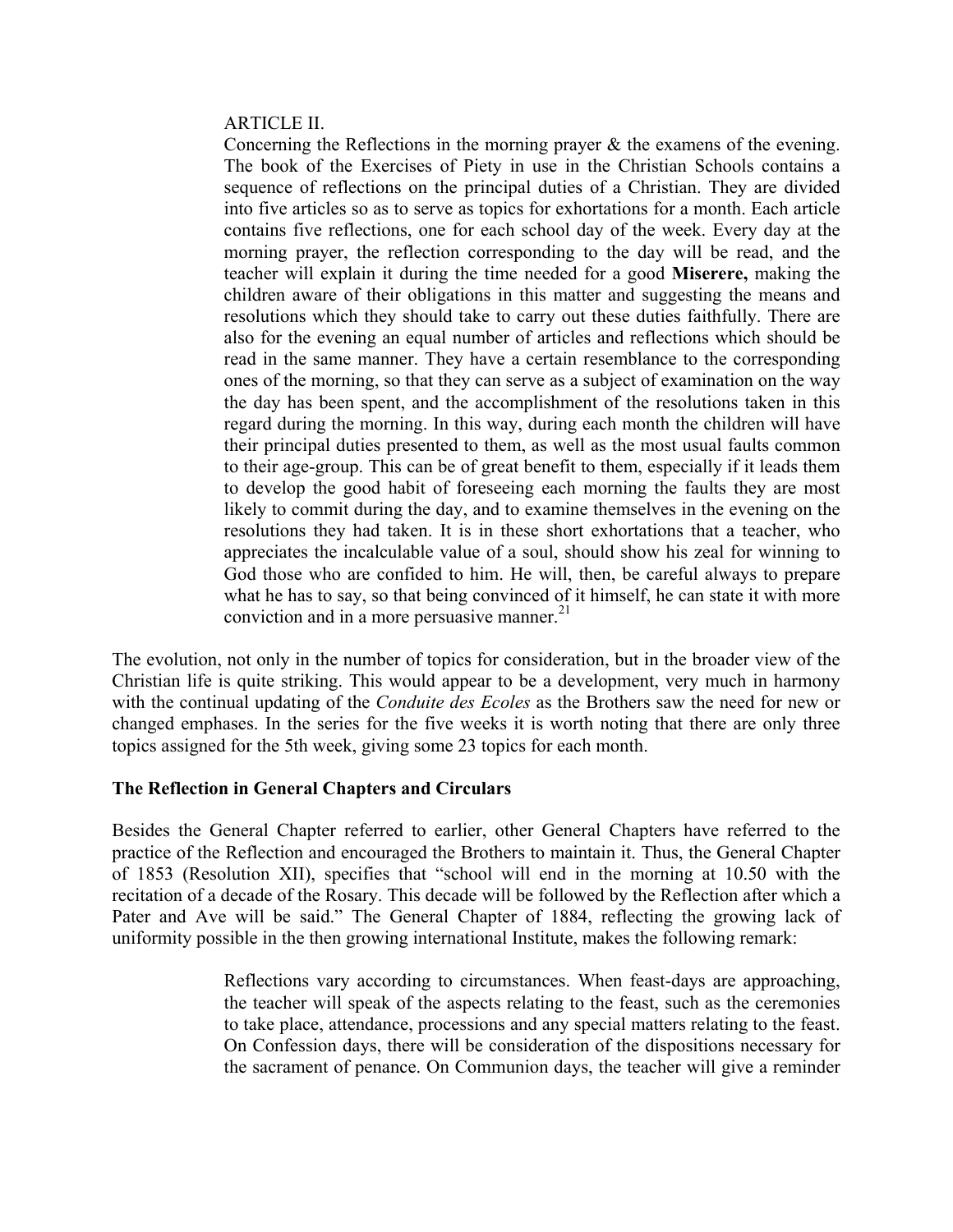about acts of faith, humility, adoration and thanksgiving which will serve equally well for preparation as for thanksgiving.<sup>22</sup>

In Circular 197 (January 6, 1915), Brother Imier de Jesus reminds the Institute of the three forms of religious teaching carried out by the Brothers, e.g. the catechism lesson, the exhortation or reflection, and the explanation of the Gospel. Speaking of the reflection, he remarks: "The ideal of the daily exhortation or reflection is to enlighten the conscience about moral principles, move the will to carry out firm resolutions, and if possible, satisfy the taste of the listeners with wellbalanced and serious words. The Reflection is a powerful means of formation."<sup>23</sup> Other references to the reflection can be found in Circulars 107 and  $346.24$ 

The *Catechist's Manual of 1908* mentions the "Reflection" or "Exhortation" as follows:

Without neglecting the formation of the heart and the will, catechism has as its immediate and principal object to expand light in the spirit, to give life to and enliven the faith and to make clear ideas related to dogma and Christian morality. In the exhortation, however, the main intention is to move the will. Beginning with known truths and presenting them again briefly to the spirit, principles of direction are deduced, motives are put forward for the child to accept and there is an attempt to stir the will to bring something good into practice.<sup>25</sup>

## **The Development of Collections of Reflections**

It seems natural that this enlarged number of topics for reflections led to the collection and subsequent publication of Collections of Reflections. By the late 1870's, there are already examples in France and Canada (and only a few years later in the United States in English), printed copies of collections of reflections to respond to the five weeks program. In the 20th century, there appears to develop a much greater freedom in the choice of the topics for reflection. There are many different examples of collections made by individual Brothers or published for general use.

After a period of relative eclipse in many countries after the Second World War, interest in the Lasallian tradition has once again seen the recovery of the tradition in France. Copies of reflections are prepared for each school month and circulated to Lasallian schools and communities from a central point.

## **Some Concluding Remarks**

There are strong reasons of a pastoral nature for the recovery of this tradition of the reflection, spoken from the heart of the teacher to the hearts of the pupils. It represents a particular aspect of that "teaching the heart" and "touching hearts" which has characterized the work of John Baptist de La Salle and his Brothers. The development of the tradition by successive generations of Brothers is one of the best indices of the value of the initial perception of De La Salle and his first followers.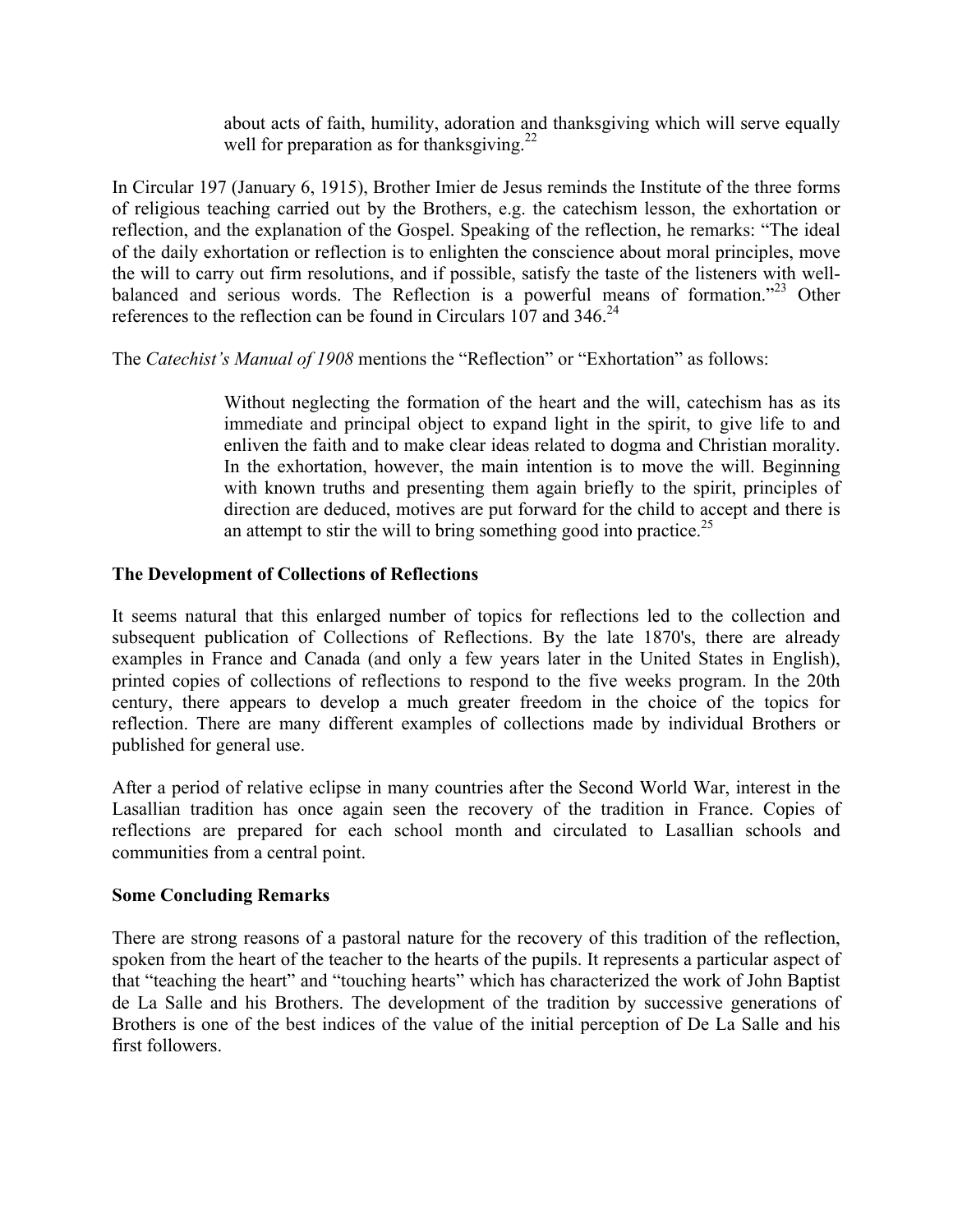The reflection is consistent with so many emphases in Lasallian writings, especially the concern frequently expressed by De La Salle that the Brother himself needs a deep spirit of faith, of zeal, of prayer, and a willingness to speak in faith during the privileged moments of the reflection. This was one of the consistent perceptions of the Brothers from the District of Torino, who replied to a questionnaire on the Reflection, in the pages of *Rivista Lasalliana* in 1934. For many, the reflection was linked necessarily with the meditation made by the Brother himself. The reflection was his moment to share with his pupils the fruit of his own contemplation.

#### **Notes**

1. Brother Gerard Rummery holds a doctorate from Lancaster University, where he studied world religions. Fluent in French, Spanish, Italian and German, he served two periods on the staff of the International Lasallian Center in Rome and was twice elected to the General Council of the De La Salle Christian Brothers (1986-1993 and 1993-2000). In the United States, he is a foundation presenter of the Buttimer Institute of Lasallian Studies and of the Lasallian Leadership Institute. Since 2000, he works mainly with educators as a presenter for Lasallian Education Services in Australia and as an Adjunct-Professor at the Australian Catholic University.

2. Cf. *The Catechetical Method of Saint Sulpice* by Joseph Colomb, in *Shaping the Christian Message,* pp.98-118, edited Gerard S. Sloyan, Deus Books, 1958.

3. Ibid.

4. Ibid, p.107

5. Jean Eudes, "The Most Admirable Heart of the Most Sacred Mother of God" in *Oeuvres Complets* 6, pp.33-40.

6. John Baptist de La Salle*, Meditations for the Time of Retreat*, 198.1.

7. John Baptist de La Salle, *Meditation for Feasts,* 180.3. Cf. also especially the following references from the *Meditations for Sundays and Feasts*: 33:2; 43:3; 44:2; 65:2; 79:2; 81:2; 144:1.

8. Ibid.

9. Ibid., 148.3.

10. The text that follows is largely taken from my article "Reflection No. 50" in *Lasallian Themes*, No. 2, Brothers of the Christian Schools, Rome, 1995.

11. John Baptist de La Salle, *Religious Instructions and Exercises of Piety for the Christian Schools,* edited by Eugene Lappin, FSC (Landover, Maryland: Lasallian Publications, Christian Brothers Conference, 2002), p. 182.